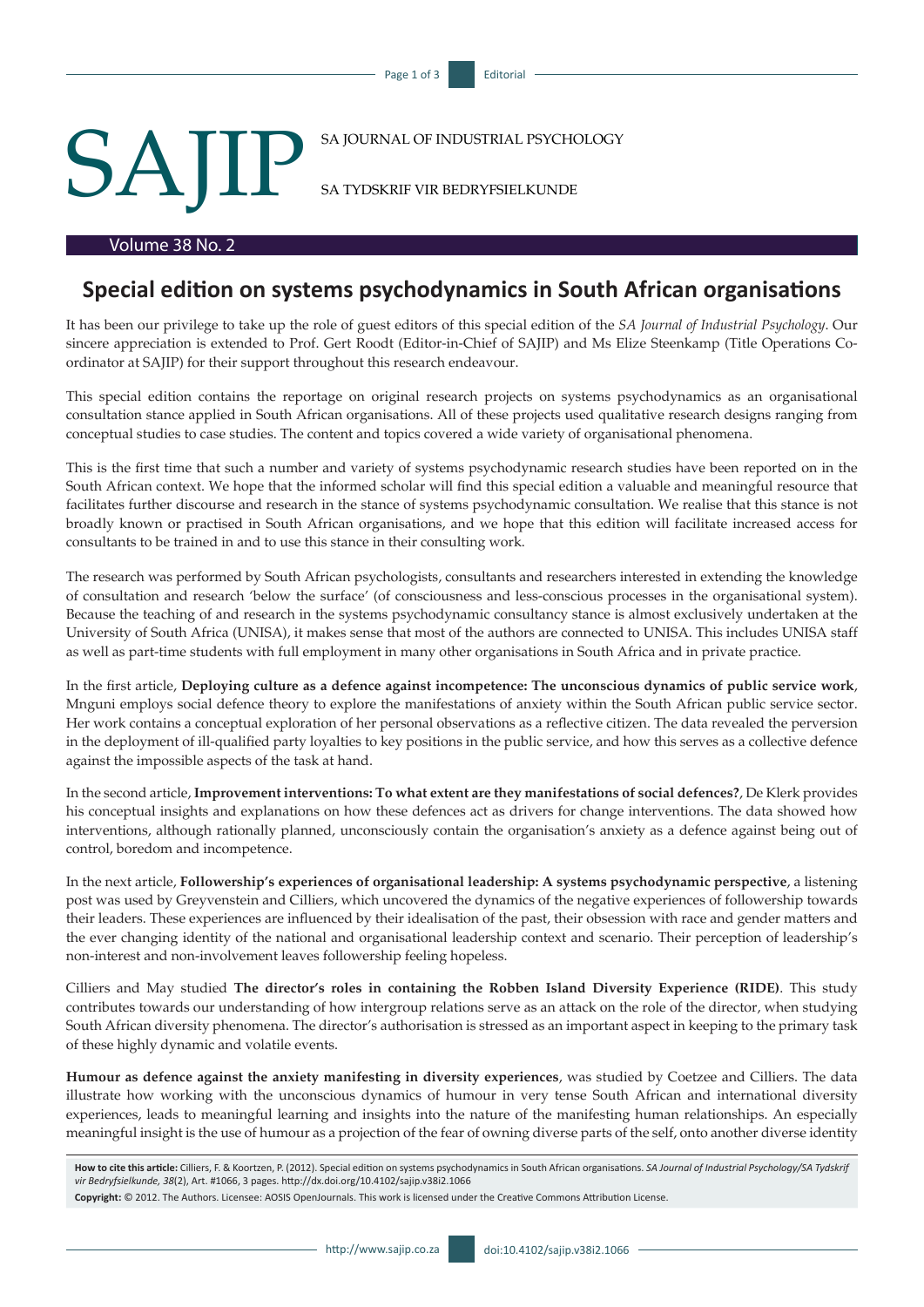group and how the exploration of the humorous behaviour facilitates the owning of the projection.

In the sixth article, **Executive coaching in diversity from the systems psychodynamic perspective**, Motsoaledi and Cilliers applied role analysis to executives in South African government departments. They reported on the difficulty experienced as well as the progress made by the executives in terms of awareness of how gender, race and ethnicity influence their levels of experienced authorisation. It is suggested that individual and organisational role analysis should be used to facilitate diversity awareness towards organisational effectiveness.

**A systems psychodynamic description of organisational bullying experiences**, describes bullying in terms of the complexity of the behavioural dynamics of all the systemic parts, namely: the bully, the victim, their dyadic relationship as well as the institutionalisation of bullying into the organisational setting. Cilliers reports on how the dynamics of masochism, sadism, narcissism, rivalry and envy keep the bullying relationship going, in order to serve related unconscious agendas in the organisation.

In the next article, **The Robben Island diversity experience. An exploration of South African diversity dynamics**, Pretorius, Cilliers and May report on the experiences of participants attending this provocative and dynamic annual event. It seems that South African employees are struggling with the crossing of diversity boundaries and, in particular, the building of relationships across race boundaries. The authors suggest that South African organisations are becoming more resilient in their approach to diversity, as is indicated through their willingness to address these matters through Group Relations Training events.

Geldenhuys, Levin and Van Niekerk reported on **Risk management as a social defence against anxiety**. Their study highlights the necessity of managing risk on the rational level as well as being aware of the unconscious implications during this process. If not, risk management becomes a social defence against the organisation's survival anxiety.

In the tenth article, **The impact of silo mentality on team identity: An organisational case study**, Cilliers and Greyvenstein report on how organisational silo behaviour influence team identity as an unconscious phenomenon. Organisational consultants are urged not to 'break down' silos, but rather they should attempt to understand the unconscious meaning for the existence of the silo as a symptom of team dynamics, with a much deeper psychological cause.

**Working with boundaries in systems psychodynamic consulting**, authored by Struwig and Cilliers, produced a set of theoretical assumptions about organisational boundaries and boundary management. From their analysis of two case studies, they developed various hypotheses as a thinking framework for organisational consultants. These focus on balancing the conceptual with the practical towards maintaining a good holding environment and the containment of difficult emotions.

In their article, **Exploring the (k)not of relationship between lecturers and management at a historically Black university: The lecturer's perspective**, May, Cilliers and Van Deventer described the experiences of the predominantly White lecturers in a historically Black South African university, with the intention of understanding their relationship with the Black university management. The data show how the intergroup relationships, and its power struggle, impact negatively on the performance of both groups.

Henning and Cilliers report on **Constructing a systems psychodynamic wellness model**, which integrates the principles of systems psychodynamics and positive psychology. The model consists of 39 themes categorised into three levels, namely identity, hope and love. These two fields of psychology has never before been integrated in this manner, and serve as an applicable diagnostic consulting tool for understanding the in-depth aspects of individual, group and organisational wellness.

The article, **The systems psychodynamic experiences of first-year master's students in industrial and organisational psychology**, contains Cilliers and Harry's rendition of their work with students. Their listening post data revealed how the students' efforts to live up to the expectation of the lecturers, consume their emotional energy to the extent of jeopardising their academic work performance. The authors also gave evidence of how the students' intra group relationships are negatively influenced by their high levels of competitiveness. Recommendations about future tuition at Master's level are offered.

In his article, **Leadership coaching experiences of clients with Alexithymia**, Cilliers describes the difficulty of clients, with an inability to express feelings, to integrate their learning during role analysis coaching. The data include references to the unconscious transferences of the coach whilst working with such clients. Alternative forms of leadership coaching for clients with Alexithymia are suggested.

In the sixteenth article, **Diversity dynamics operating between students, lecturers and management in a historically Black university: The lecturers' perspective**, May describes her view on the relationship triad with students and management. The data highlights how race and gender facilitates tremendous amounts of historical and hereand-now anxiety and split. She also formulates interesting hypotheses about how the apartheid struggle skills entrench the Black and White divide.

In their article, **Transforming a small business: A learning intervention**, Geldenhuys and Cilliers report on the effect of this intervention using a case study design. The study gave convincing evidence of how the learning process assisted the